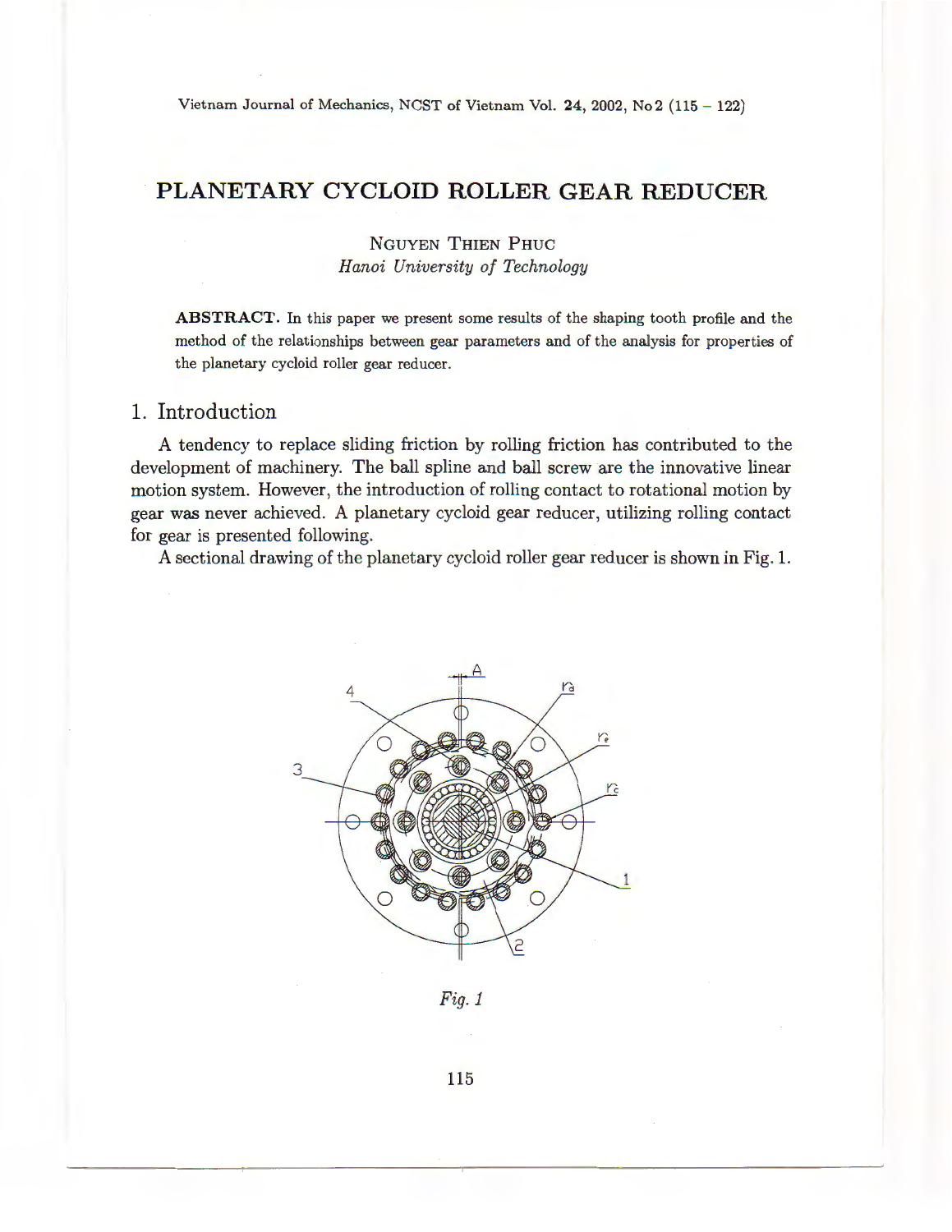There are four basic components: 1-the input shaft with eccentric and bearing; 2-cycloid disks; 3-a ring gear housing with rollers; 4-an output shaft with drive rollers.

The planetary cycloid pin gear reducer was first developed by Sanhikov [1] in the year 1948. Today, there are very few manufacturers producing the planetary cycloid pin gear reducer with some changes. CENTA Transmission Ltd (USA) and HAPDONG Machinery Co. (Korea) are among the mentioned above manufacturers. However, we know only their marketing informations from Internet.

The following are our reseaches on the method of formation gear profile and its manufacturing, on the establishment of the relationships between gear parameters and on the analysis for properties of the planetary cycloid roller gear reducer.



*Fig. 2* 

# 2. Operating principle

The basic concept and principle of operation are *as* follows. The cycloid disk is mounted on the eccentric bearing which rotates at the speed of the input shaft causing the cycloid disk to roll around the inside of the ring gear housing. As there is one less cycloid tooth on the disk than the number of rollers in the ring gear housing, the cycloid disk rotates in the opposite direction to the input shaft by one tooth pitch for each revolution of the input eccentric. Thus output rotation is created in the opposite direction to input rotation and at a reduced speed. The reduction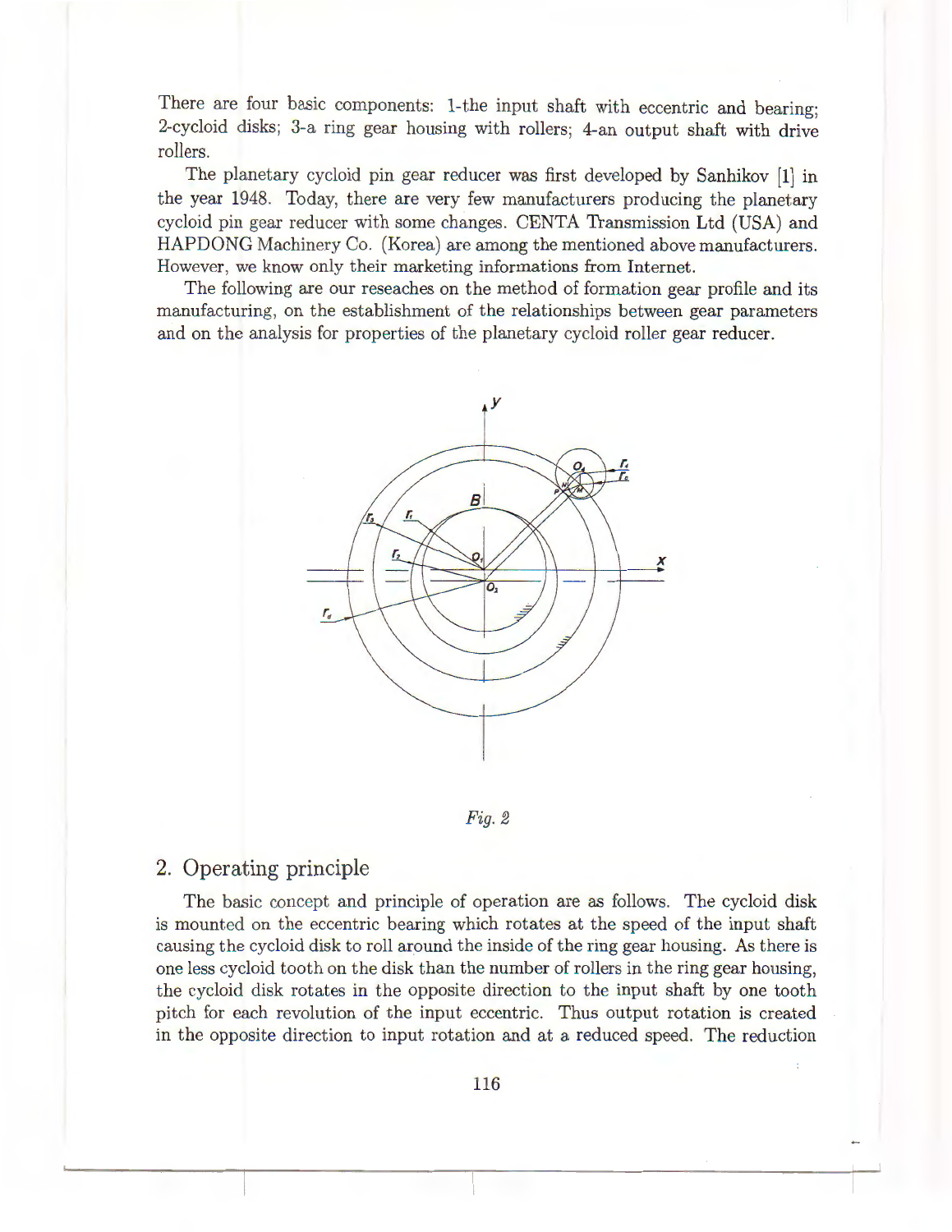ratio is determined by the number of teeth on the cycloid disk, e.g. 35 teeth on the cycloid disk and 36 rollers in the ring gear housing gives a reduction of 35:1. The rotation of the cycloid disk is transmitted to the output shaft by a number of rollers projecting through holes in the disk.

In order to improve the loading capacity and to dispose of the backlash we can use a two-disk system. This serves to double the number of points on the periphery transmitting torque at any time and by displaying the disks through 180° provides balanced centrifugal forces and a smooth operation. The resulting reduced output speed is coaxial with the input and is claimed to be free vibration.

In order to expand the range of reduction ratio we can use two or three stage units. Thus there are single, double and triple reductions.

### 3. Property analysis

3.1. The planetary cycloid roller gear reducers have a wide range of reduction ratios. Based on a diagram of velocity vectors, the velocity ratio is given by [1]:

$$
i = \frac{1}{1 - \frac{Z_2}{Z_1}} = \frac{Z_1}{Z_1 - Z_2}.
$$
\n(3.1)

Because of the roller numbers of ring gear housing  $(Z_2)$  are one more than the teeth numbers of cycloid disk  $(Z_1)$ , so that  $i = -Z_1$ . We can use the single stage reduction or multi-stage reduction. Single stage reduction ratios from 6:1 to 87:1 and multi-stage reduction ratios in excess of some millions are possible.

**3.2.** The operating efficiency  $\eta$  of the planetary cycloid roller gear reducer is determined by [1]:

$$
\eta = \frac{\frac{Z_2}{Z_1} - 1}{\frac{Z_2}{Z_1 \cdot \eta_{12}} - 1},\tag{3.2}
$$

where,  $\eta_{12}$  is the efficiency of the gear transmission. Due to the attendance of the rollers the sliding friction usually present is replaced by rolling friction. Because of this lowered friction, these reducers have efficiencies of 90% or higher.

3.3. These drivers offer compact size, silent operation and heavy loads. These advantages are explained by following. The existence of the convexo-concave contact with a continuous oil-lubricating film of the conjugate gear profiles, plays the decisive role in attaining the goals [3].

Due to their contruction the number of teeth under engagement is very high. So that the load is distributed over many teeth at any moment and these reducers can carry higher loads, and they are quieter and smoother running.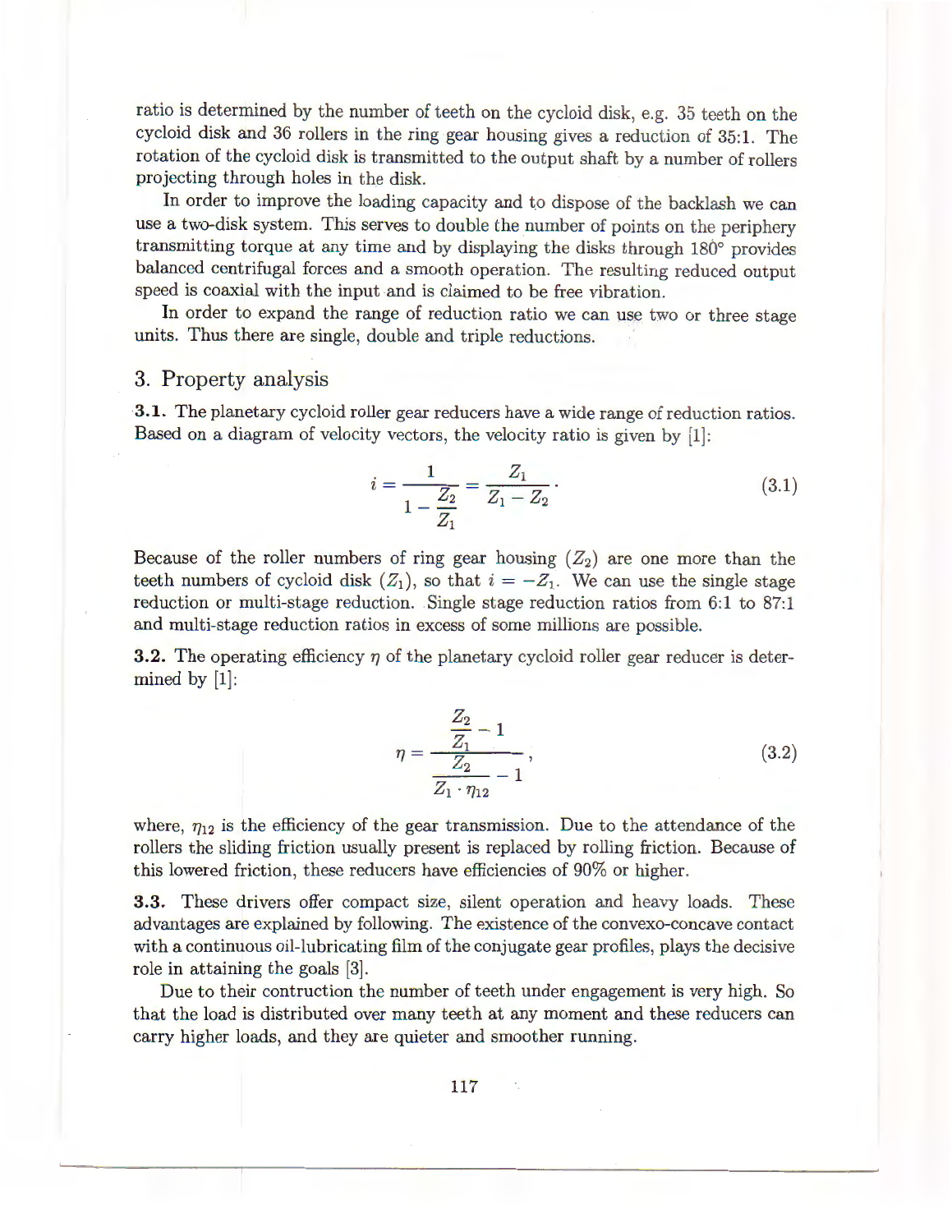3.4. One factor that is considered in gear design for the modern mechanical power transmissions and was mentioned previously, is backlask. This is the shortest distance between noncontacting surfaces of adjacent teeth and is evidenced by nonmovement of the gears for a proportional amount of time when the direction of rotation is changed by the motor. The amount of nonmovement is directly related to amount of backlash. As it was mentioned previously, in this reducer the backlash may be disposed of by using the two-disk system.

### 4. Formation of the gear profile and method of manufacturing

It is known, an epitrochoid curve belongs to a family of cycloidal curves and this curve may be created by two ways [2] . In the first way this curve is a trajectory of a point M, closely connected to circle with a radius  $r_2$ , while this circle is rolling upon a circle with radius  $r_1$  without slipping. In the second way this curve is a trajectory of a point *M,* closely connected to circle with a radius *r*4, while this circle is rolling upon a circle with radius  $r_3$  without slipping, as shown in Fig. 2. The relationships between these radii are given by [2]:

by [2]:  
\n
$$
r_1 = \overline{O_4 M} \cdot \frac{r_3}{r_4} = a \cdot \frac{r_3}{r_4},
$$
\n(4.1)

$$
r_2 = a \cdot \frac{r_3 + r_4}{r_4} \,. \tag{4.2}
$$

In fact, the roller is present in the place of the point *M.* Therefore, the gear profile is not a trajectory of the point *M ,* but is a curve, which stands at a normal distance of the roller's radius  $r_c$  from the point M. This curve can be obtained by drawing method [2]. Here, we briefly present some of the attending mathematical description of this curve.

In accordance with the law of conjugate gear tooth action, the normals to the profiles of these teeth at all points of contact must pass through a pitch point  $P$ , that is point of contact of two pitch circles with radii  $r_3$  and  $r_4$ , as shown in Fig. 3.

Because of the outer circle of roller is one of the conjugate profiles, its normal must pass through the pitch point P and the center M of this cicrle with radius  $r_c$ . Therefore, the point of contact  $N$  is determined by a point of intersection between the line  $MP$  and the circle with radius  $r_c$ . On the condition that three points  $M$ , *P* and *N* must be stay in a straight line, we may write:

$$
\frac{y_M - y_N}{y_M - y_P} = \frac{x_M - x_N}{x_M - x_P},
$$
\n(4.3)

and on the condition that the point  $M$  belongs to the circle with radius  $r_c$ , we have:

and Microsoft Co.

$$
(x_M - x_N)^2 + (y_M - y_N)^2 = r_c^2.
$$
 (4.4)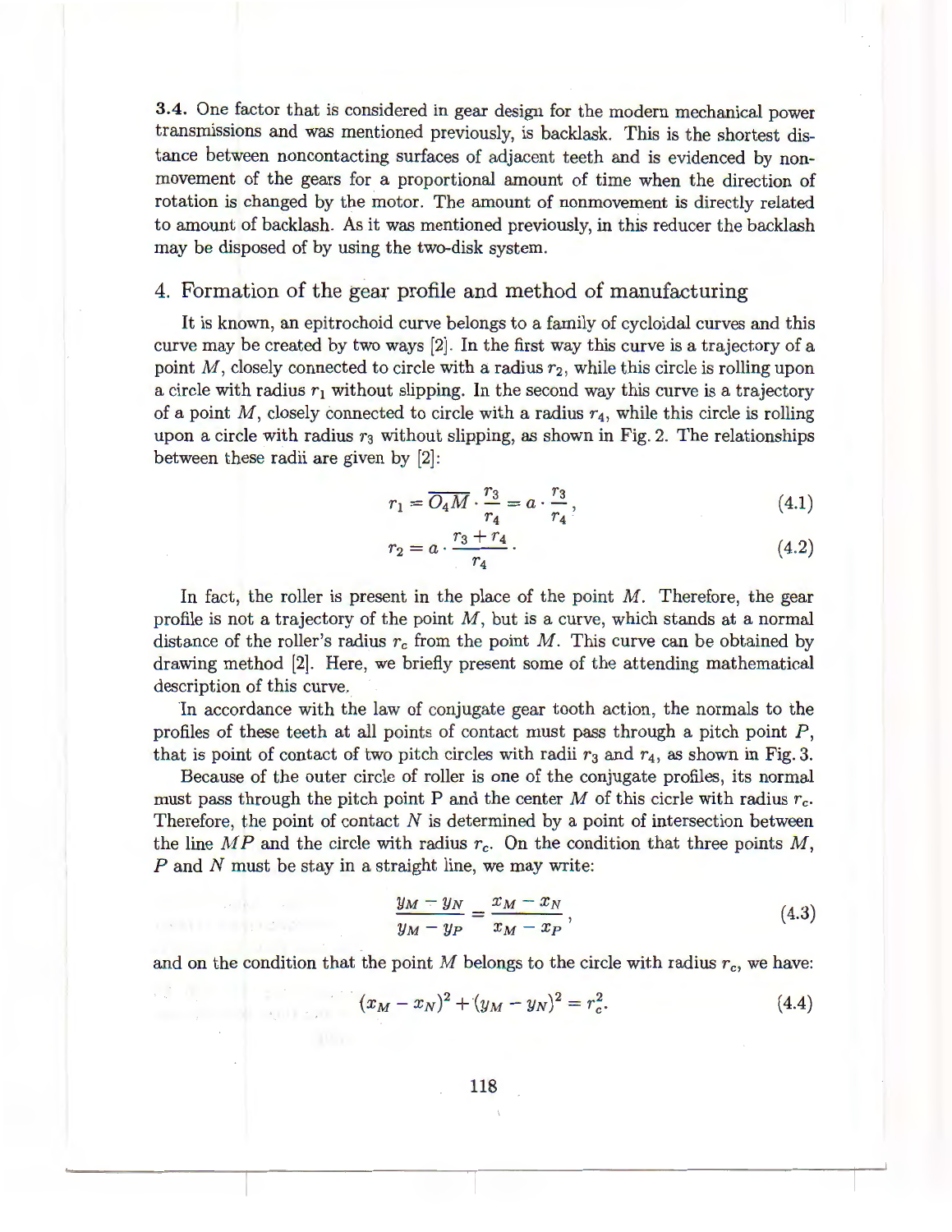$h$  Based on this equations (4.3) and (4.4), we have

$$
x_N = x_M - (x_M - x_P) \frac{y_M - y_N}{y_M - y_P},
$$
\n(4.5)

$$
y_N = y_M - \frac{r_c(y_M - y_P)}{\sqrt{(x_M - x_P)^2 + (y_M - y_P)^2}}.
$$
\n(4.6)

The coordinates of the point  $P$  are given by (see Fig. 3)



Fig. 3

$$
x_p = r_3 \sin \varphi,
$$
  
\n
$$
y_p = r_3 \cos \varphi.
$$
\n(4.7)

As shown in Fig. 3 the position of the point  $M$  is determined by

$$
\overline{O_3M} = \overline{O_3O_4} + \overline{O_4M} \,. \tag{4.8}
$$

From here, we have

$$
x_M = (r_3 + r_4) \sin \varphi - a \sin(\varphi + \psi),
$$
  
\n
$$
y_M = (r_3 + r_4) \cos \varphi - a \cos(\varphi + \psi).
$$
\n(4.9)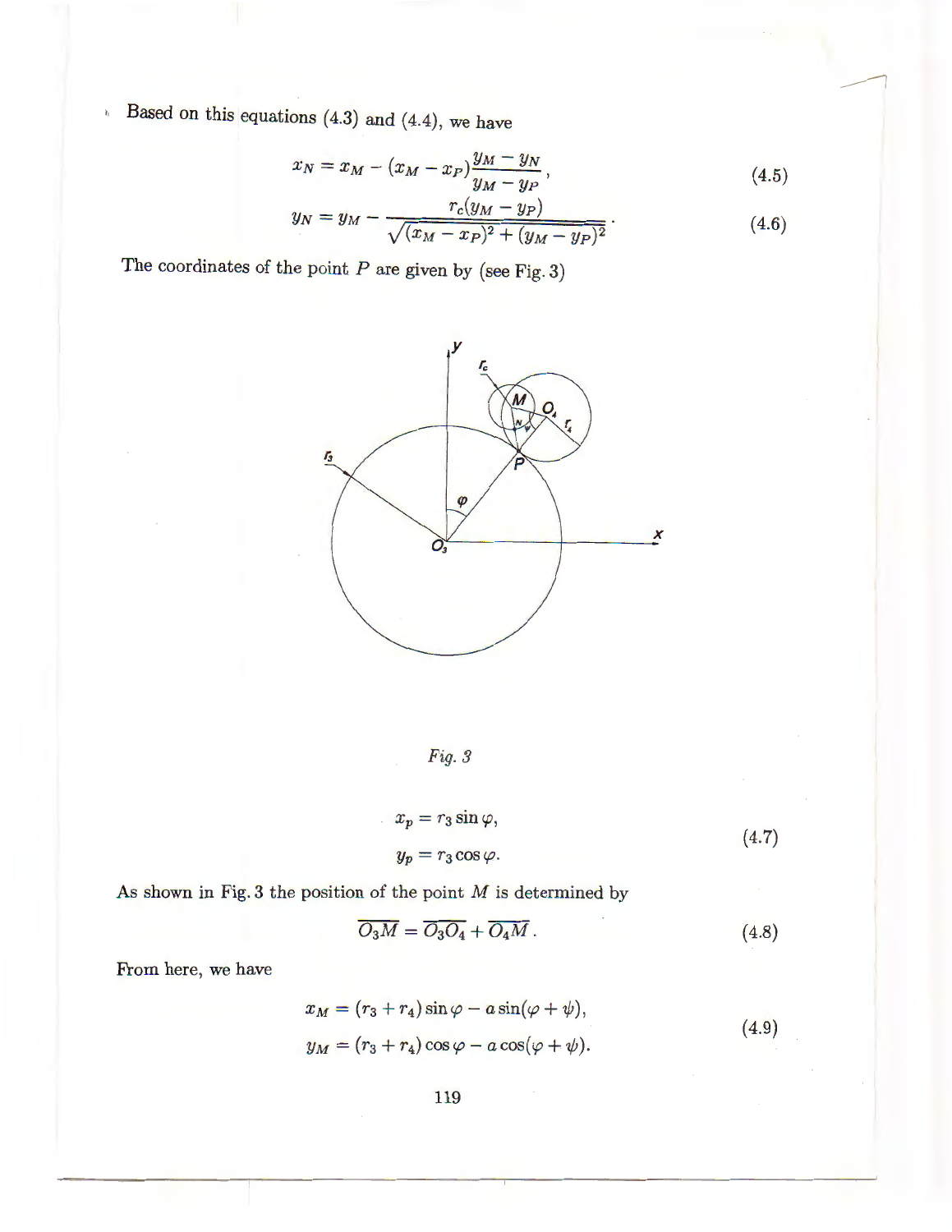Because of the two circles with radii  $r_3$  and  $r_4$  were rolling upon each other without slipping, so that

$$
\psi = \frac{r_3}{r_4} \varphi,\tag{4.10}
$$

and the equations  $(4.9)$  may be written in the form:

$$
x_M = (r_3 + r_4)\sin\varphi - a\sin\left[\varphi\left(1 + \frac{r_3}{r_4}\right)\right],
$$
  

$$
y_M = (r_3 + r_4)\cos\varphi - a\cos\left[\varphi\left(1 + \frac{r_3}{r_4}\right)\right].
$$
 (4.11)

As shown in Fig. 1, the form of the tooth profile of the cycloid disk is determined by the equations (4.5) and (4.6). Note that this profile is not the cycloid curve and also is not the epitrochoid curve, which is given by  $(4.11)$ . In the case of  $r_c = 0$ from the equations  $(4.5)$  and  $(4.6)$  we return to the equations  $(4.11)$ . In this case, if  $a = r_4$  the equations (4.11) will give us an epicycloid curve, if  $a > r_4$  - an inflected epicycloid curve and if  $a < r - a$  quicked epicycloid curve.

Generally speaking, the last two curves also are called the epitrochoid curve. The name of the "cycloid disk" is more symbolical than real. We can use the equations ( 4.5) and ( 4.6) for programming in order to manufacture the cycloid disk in the CNC machines. This proves the need of the mathematical description of the teeth profiles of the cycloid disk.

To obtain the teeth profiles of the cycloid disk by trandistional method we may use a scheme of the engagement, as shown in Fig. 2. Here, the circle  $r<sub>3</sub>$  is related with an intermediate product of the cycloid disk, the circle  $r_4$  is related with a main spindle of a gear-shaping machine and the circle  $r_c$  is related with a pinion cutter. When we use a milling, boring or finishing machines the circle *re* will be related with a milling, boring or finishing tools. Of course, it is necessary to add an accurate rotation transmission mechanism between the cicrle  $r_3$  and the circle  $r_4$ . For the gear-shaping machine this transmission mechanism is attending.

#### 5. Recommended relationships

Based on the theory and the terminology, which presented above, there are some frequently used geometric and kinematic relationships.

We begin with a short list and some comments on the terminology (see Fig. 1) \* The radius  $r_d$  of the ring gear housing with rollers is given by:

$$
r_d = \overline{O_2 M} = \overline{O_1 O_4} \,. \tag{5.1}
$$

 $*$  The distance A between gear centers is given by:

$$
A = \overline{O_1O_2} = r_2 - r_1,\tag{5.2}
$$

120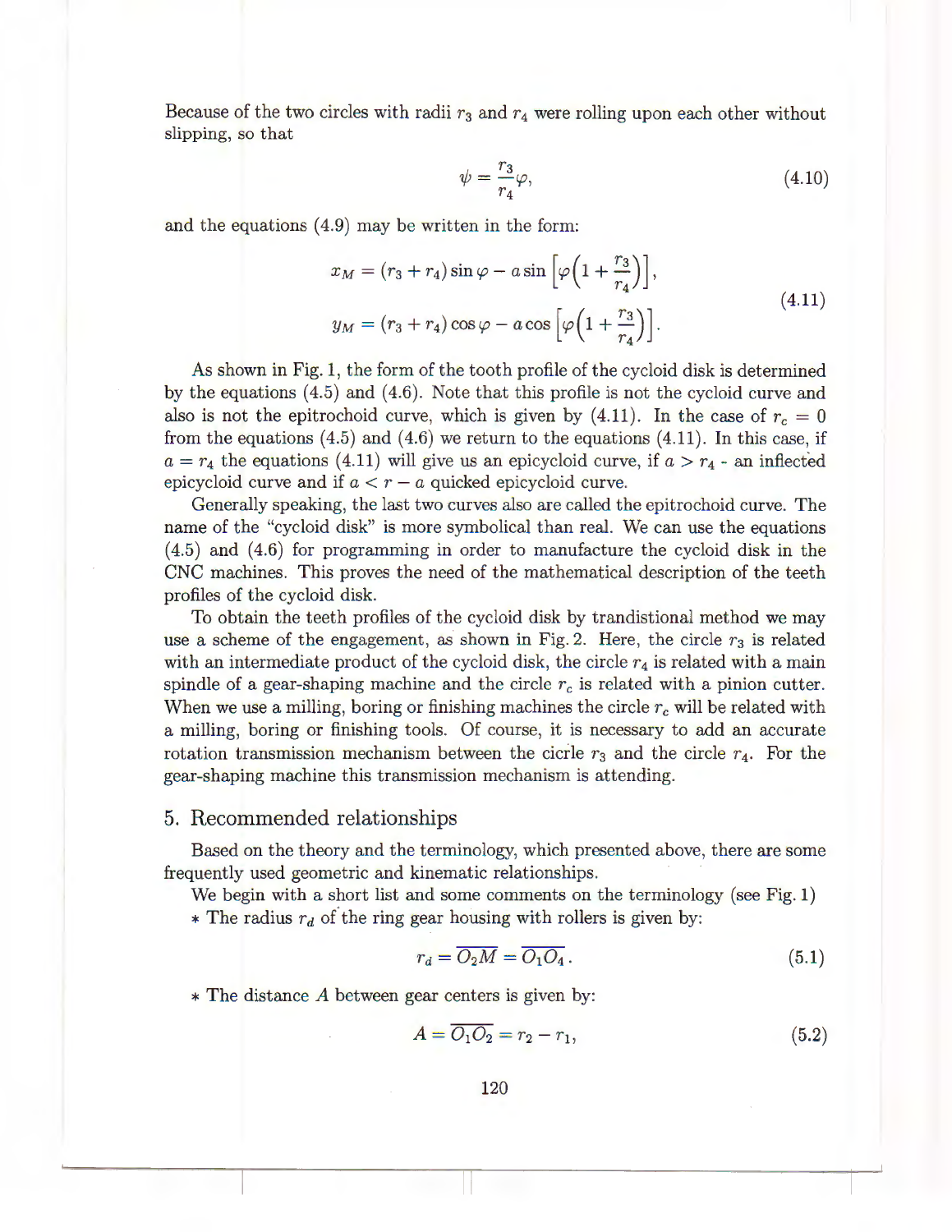where,  $r_1$  - the radius of the pitch circle of the cycloid disk

 $r_2$  - the radius of the pitch circle of the ring gear housing with rollers.

Note that the two circles  $r_1$  and  $r_2$  were rolling upon each other without slipping. If the circle  $r_2$  is rolling with an arc  $2\pi r_2$ , the cicrle  $r_1$  will be rolling with the arc  $(2\pi r_1 + t)$ , where *t* is circular pitch. Therefore

$$
t = 2\pi(r_2 - r_1) = 2\pi A.
$$

On the other side

 $t = 2\pi r_1/Z_1$ ,

where  $Z_1$  - the teeth numbers of the cycloid disk

Consequently

$$
r_1 = AZ_1,\tag{5.3}
$$

--

$$
r_2 = r_1 + A = A(Z_1 + 1). \tag{5.4}
$$

\* As mentioned above, in the process of the tooth shaping we use the pitch circles with the radii  $r_3$  and  $r_4$ . In the meantime, these pitch circles are rolling upon each other without slipping. Based on the ralationships in the Fig. 2, we have

$$
\frac{r_3}{r_4} = \frac{\overline{O_4 M}}{r_1} = \frac{\overline{O_1 O_2}}{r_1} = \frac{1}{Z_1},\tag{5.5}
$$

$$
r_4 + r_3 = \overline{O_1 O_4} = \overline{O_2 M} = r_d, \tag{5.6}
$$

$$
r_3 = r_d \frac{Z_1}{Z_1 + 1},\tag{5.7}
$$

$$
r_4 = \frac{r_d}{Z_1 + 1} \,. \tag{5.8}
$$

 $*$  The dedendum circle  $r_i$  and addendum circle  $r_e$  are given by

$$
r_i = r_d - A - r_c,\tag{5.9}
$$

$$
r_e = r_d + A - r_c. \tag{5.10}
$$

# 6. Conclusions

1) A "rolling gear" is new terminology. It is used in the planetary cycloid roller gear reducer. This is a new development of the mechanical products with the tendency to replace sliding friction by rolling friction.

2) The profound analysis of the properties of the new reducer identified its advantages and showed the prospect of its effectiveness.